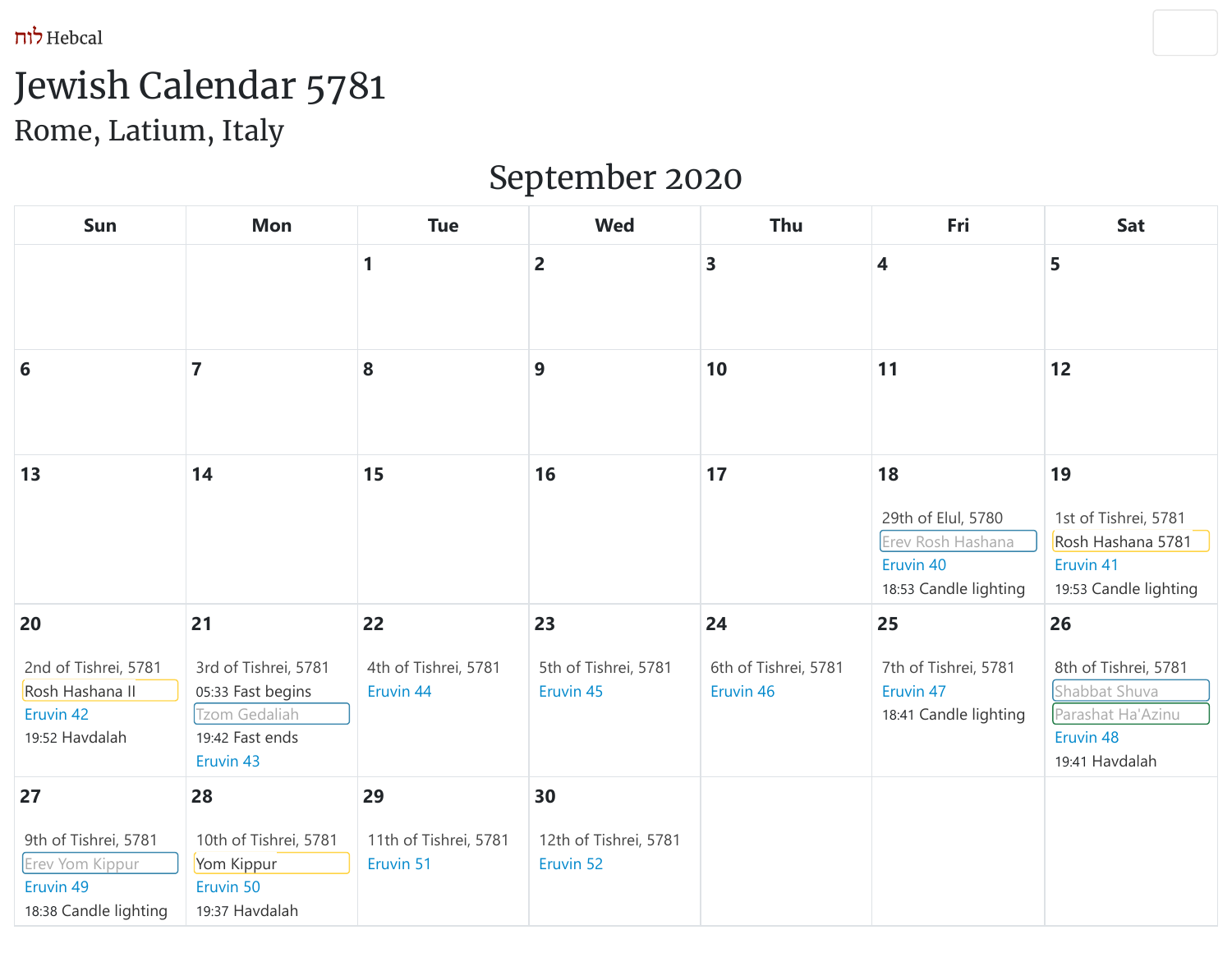#### October 2020

| Sun                                                                              | Mon                                                               | <b>Tue</b>                                       | <b>Wed</b>                                       | <b>Thu</b>                                       | Fri                                                                       | <b>Sat</b>                                                                                                                    |
|----------------------------------------------------------------------------------|-------------------------------------------------------------------|--------------------------------------------------|--------------------------------------------------|--------------------------------------------------|---------------------------------------------------------------------------|-------------------------------------------------------------------------------------------------------------------------------|
|                                                                                  |                                                                   |                                                  |                                                  | 1                                                | $\overline{2}$                                                            | 3                                                                                                                             |
|                                                                                  |                                                                   |                                                  |                                                  | 13th of Tishrei, 5781                            | 14th of Tishrei, 5781                                                     | 15th of Tishrei, 5781                                                                                                         |
|                                                                                  |                                                                   |                                                  |                                                  | Eruvin 53                                        | Erev Sukkot                                                               | Sukkot I                                                                                                                      |
|                                                                                  |                                                                   |                                                  |                                                  |                                                  | Eruvin 54                                                                 | Eruvin 55                                                                                                                     |
|                                                                                  |                                                                   |                                                  |                                                  |                                                  | 18:29 Candle lighting                                                     | 19:29 Candle lighting                                                                                                         |
| 4                                                                                | 5                                                                 | 6                                                | $\overline{7}$                                   | 8                                                | 9                                                                         | 10                                                                                                                            |
| 16th of Tishrei, 5781                                                            | 17th of Tishrei, 5781                                             | 18th of Tishrei, 5781                            | 19th of Tishrei, 5781                            | 20th of Tishrei, 5781                            | 21st of Tishrei, 5781                                                     | 22nd of Tishrei, 5781                                                                                                         |
| Sukkot II                                                                        | Sukkot III (CH"M)                                                 | Sukkot IV (CH"M)                                 | Sukkot V (CH"M)                                  | Sukkot VI (CH"M)                                 | Sukkot VII (Hoshana                                                       | Shmini Atzeret                                                                                                                |
| Eruvin 56                                                                        | Eruvin 57                                                         | Eruvin 58                                        | Eruvin 59                                        | Eruvin <sub>60</sub>                             | Raba)                                                                     | Eruvin <sub>62</sub>                                                                                                          |
| 19:27 Havdalah                                                                   |                                                                   |                                                  |                                                  |                                                  | Eruvin <sub>61</sub>                                                      | 19:17 Candle lighting                                                                                                         |
|                                                                                  |                                                                   |                                                  |                                                  |                                                  | 18:17 Candle lighting                                                     |                                                                                                                               |
| 11                                                                               | 12                                                                | 13                                               | 14                                               | 15                                               | 16                                                                        | 17                                                                                                                            |
| 23rd of Tishrei, 5781<br>Simchat Torah<br>Eruvin <sub>63</sub><br>19:16 Havdalah | 24th of Tishrei, 5781<br>Eruvin <sub>64</sub>                     | 25th of Tishrei, 5781<br>Eruvin <sub>65</sub>    | 26th of Tishrei, 5781<br>Eruvin <sub>66</sub>    | 27th of Tishrei, 5781<br>Eruvin <sub>67</sub>    | 28th of Tishrei, 5781<br>Eruvin <sub>68</sub><br>18:06 Candle lighting    | 29th of Tishrei, 5781<br>Shabbat Mevarchim<br>Chodesh Cheshvan<br>Parashat Bereshit<br>Eruvin <sub>69</sub><br>19:07 Havdalah |
| 18                                                                               | 19                                                                | 20                                               | 21                                               | 22                                               | 23                                                                        | 24                                                                                                                            |
| 30th of Tishrei, 5781<br>Rosh Chodesh<br>Cheshvan<br>Eruvin <sub>70</sub>        | 1st of Cheshvan,<br>5781<br>Rosh Chodesh<br>Cheshvan<br>Eruvin 71 | 2nd of Cheshvan,<br>5781<br>Eruvin <sub>72</sub> | 3rd of Cheshvan,<br>5781<br>Eruvin <sub>73</sub> | 4th of Cheshvan,<br>5781<br>Eruvin <sub>74</sub> | 5th of Cheshvan,<br>5781<br>Eruvin <sub>75</sub><br>17:55 Candle lighting | 6th of Cheshvan,<br>5781<br>Parashat Noach<br>Eruvin 76<br>18:57 Havdalah                                                     |
| 25                                                                               | 26                                                                | 27                                               | 28                                               | 29                                               | 30                                                                        | 31                                                                                                                            |
| 7th of Cheshvan,<br>5781<br>Yom HaAliyah<br>Eruvin 77                            | 8th of Cheshvan,<br>5781<br>Eruvin 78                             | 9th of Cheshvan,<br>5781<br>Eruvin 79            | 10th of Cheshvan,<br>5781<br>Eruvin 80           | 11th of Cheshvan,<br>5781<br>Eruvin 81           | 12th of Cheshvan,<br>5781<br>Eruvin 82<br>16:46 Candle lighting           | 13th of Cheshvan,<br>5781<br>Parashat Lech-Lecha<br>Eruvin 83<br>17:48 Havdalah                                               |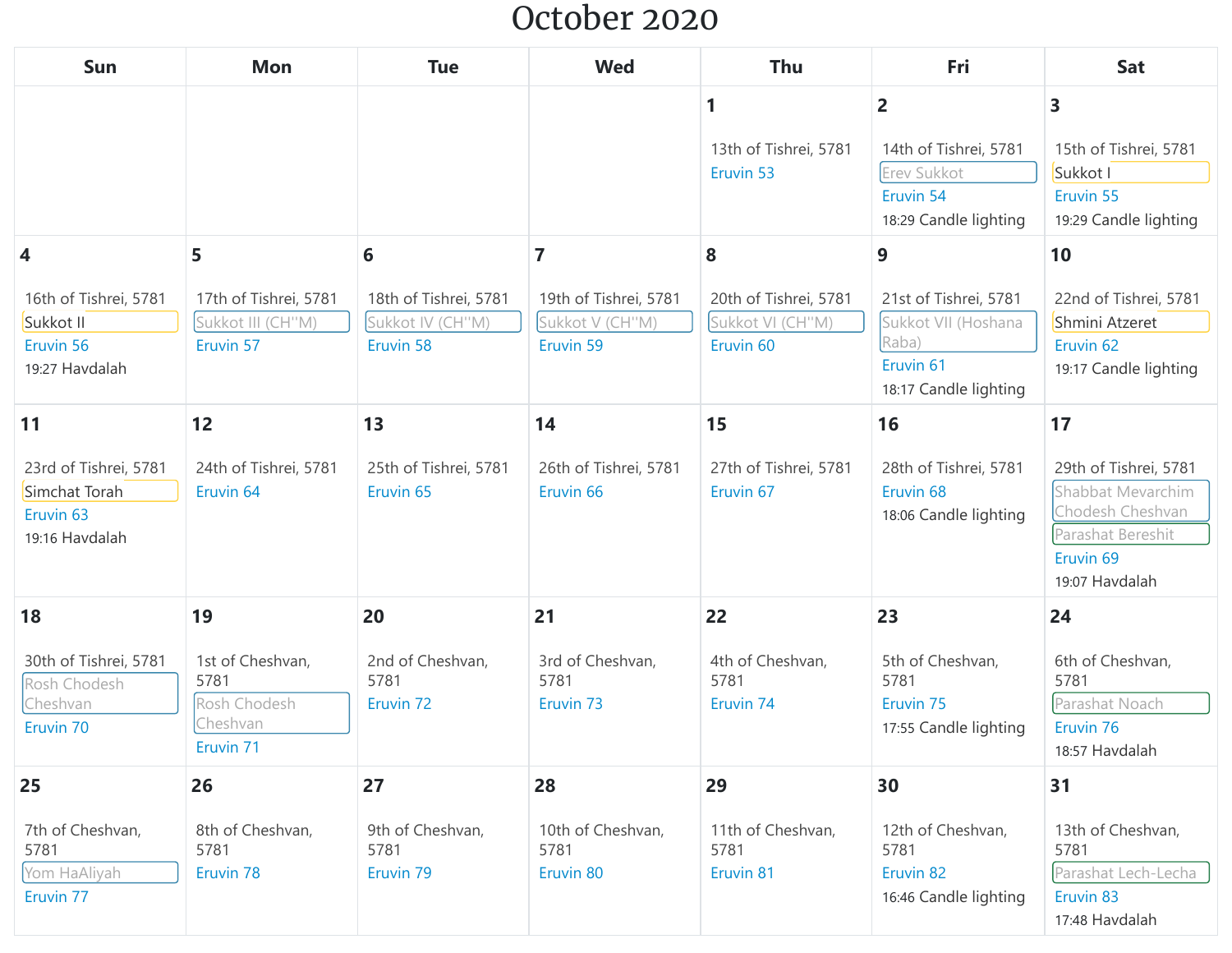#### November 2020

| Sun                                    | <b>Mon</b>                                     | <b>Tue</b>                                               | <b>Wed</b>                             | <b>Thu</b>                             | Fri                                                             | <b>Sat</b>                                                                                                              |
|----------------------------------------|------------------------------------------------|----------------------------------------------------------|----------------------------------------|----------------------------------------|-----------------------------------------------------------------|-------------------------------------------------------------------------------------------------------------------------|
| 1                                      | $\overline{2}$                                 | 3                                                        | 4                                      | 5                                      | 6                                                               | $\overline{7}$                                                                                                          |
| 14th of Cheshvan,<br>5781<br>Eruvin 84 | 15th of Cheshvan,<br>5781<br>Eruvin 85         | 16th of Cheshvan,<br>5781<br>Eruvin 86                   | 17th of Cheshvan,<br>5781<br>Eruvin 87 | 18th of Cheshvan,<br>5781<br>Eruvin 88 | 19th of Cheshvan,<br>5781<br>Eruvin 89<br>16:37 Candle lighting | 20th of Cheshvan,<br>5781<br>Parashat Vayera<br>Eruvin 90<br>17:40 Havdalah                                             |
| 8                                      | 9                                              | 10                                                       | 11                                     | 12                                     | 13                                                              | 14                                                                                                                      |
| 21st of Cheshvan,<br>5781<br>Eruvin 91 | 22nd of Cheshvan,<br>5781<br>Eruvin 92         | 23rd of Cheshvan,<br>5781<br>Eruvin 93                   | 24th of Cheshvan,<br>5781<br>Eruvin 94 | 25th of Cheshvan,<br>5781<br>Eruvin 95 | 26th of Cheshvan,<br>5781<br>Eruvin 96<br>16:30 Candle lighting | 27th of Cheshvan,<br>5781<br>Shabbat Mevarchim<br>Chodesh Kislev<br>Parashat Chayei Sara<br>Eruvin 97<br>17:34 Havdalah |
| 15                                     | 16                                             | 17                                                       | 18                                     | 19                                     | 20                                                              | 21                                                                                                                      |
| 28th of Cheshvan,<br>5781<br>Eruvin 98 | 29th of Cheshvan,<br>5781<br>Sigd<br>Eruvin 99 | 1st of Kislev, 5781<br>Rosh Chodesh Kislev<br>Eruvin 100 | 2nd of Kislev, 5781<br>Eruvin 101      | 3rd of Kislev, 5781<br>Eruvin 102      | 4th of Kislev, 5781<br>Eruvin 103<br>16:24 Candle lighting      | 5th of Kislev, 5781<br>Parashat Toldot<br>Eruvin 104<br>17:29 Havdalah                                                  |
| 22                                     | 23                                             | 24                                                       | 25                                     | 26                                     | 27                                                              | 28                                                                                                                      |
| 6th of Kislev, 5781<br>Eruvin 105      | 7th of Kislev, 5781<br>Pesachim 2              | 8th of Kislev, 5781<br>Pesachim 3                        | 9th of Kislev, 5781<br>Pesachim 4      | 10th of Kislev, 5781<br>Pesachim 5     | 11th of Kislev, 5781<br>Pesachim 6<br>16:21 Candle lighting     | 12th of Kislev, 5781<br>Parashat Vayetzei<br>Pesachim 7<br>17:26 Havdalah                                               |
| 29                                     | 30                                             |                                                          |                                        |                                        |                                                                 |                                                                                                                         |
| 13th of Kislev, 5781<br>Pesachim 8     | 14th of Kislev, 5781<br>Pesachim 9             |                                                          |                                        |                                        |                                                                 |                                                                                                                         |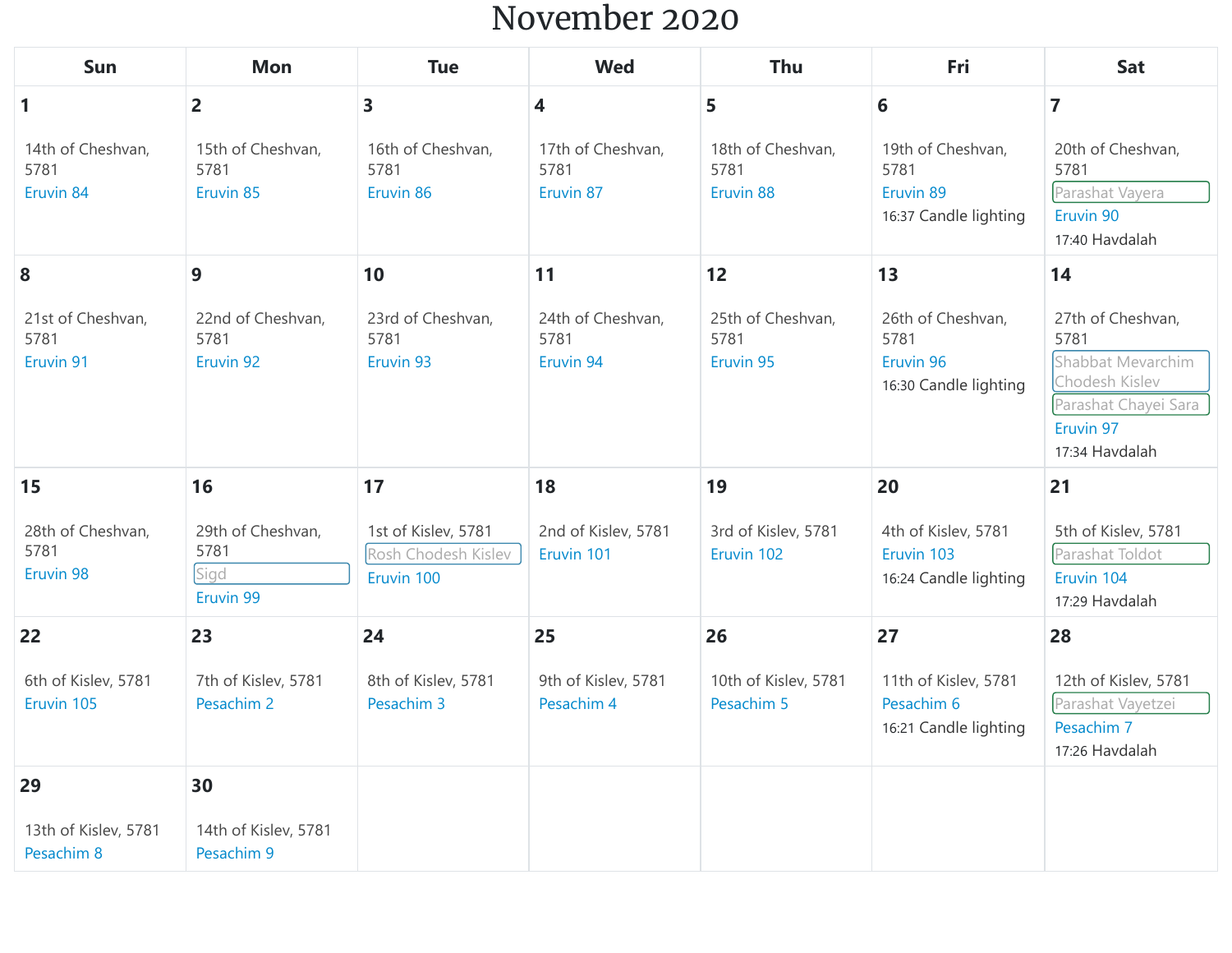#### December 2020

| Sun                                                                 | <b>Mon</b>                                                          | <b>Tue</b>                                                          | <b>Wed</b>                                                                              | <b>Thu</b>                                                         | Fri                                                                                               | Sat                                                                                                                                              |
|---------------------------------------------------------------------|---------------------------------------------------------------------|---------------------------------------------------------------------|-----------------------------------------------------------------------------------------|--------------------------------------------------------------------|---------------------------------------------------------------------------------------------------|--------------------------------------------------------------------------------------------------------------------------------------------------|
|                                                                     |                                                                     |                                                                     | $\overline{2}$                                                                          | 3                                                                  | 4                                                                                                 | 5                                                                                                                                                |
|                                                                     |                                                                     | 15th of Kislev, 5781<br>Pesachim 10                                 | 16th of Kislev, 5781<br>Pesachim 11                                                     | 17th of Kislev, 5781<br>Pesachim 12                                | 18th of Kislev, 5781<br>Pesachim 13<br>16:19 Candle lighting                                      | 19th of Kislev, 5781<br>Parashat Vayishlach<br>Pesachim 14<br>17:25 Havdalah                                                                     |
| 6                                                                   | $\overline{7}$                                                      | 8                                                                   | 9                                                                                       | 10                                                                 | 11                                                                                                | 12                                                                                                                                               |
| 20th of Kislev, 5781<br>Pesachim 15                                 | 21st of Kislev, 5781<br>Pesachim 16                                 | 22nd of Kislev, 5781<br>Pesachim 17                                 | 23rd of Kislev, 5781<br>Pesachim 18                                                     | 24th of Kislev, 5781<br>17:10 Chanukah: 1<br>Candle<br>Pesachim 19 | 25th of Kislev, 5781<br>16:18 Chanukah: 2<br>Candles<br>Pesachim 20<br>16:18 Candle lighting      | 26th of Kislev, 5781<br>17:25 Chanukah: 3<br>Candles<br>Shabbat Mevarchim<br>Chodesh Tevet<br>Parashat Vayeshev<br>Pesachim 21<br>17:25 Havdalah |
| 13                                                                  | 14                                                                  | 15                                                                  | 16                                                                                      | 17                                                                 | 18                                                                                                | 19                                                                                                                                               |
| 27th of Kislev, 5781<br>17:11 Chanukah: 4<br>Candles<br>Pesachim 22 | 28th of Kislev, 5781<br>17:11 Chanukah: 5<br>Candles<br>Pesachim 23 | 29th of Kislev, 5781<br>17:11 Chanukah: 6<br>Candles<br>Pesachim 24 | 1st of Tevet, 5781<br>17:12 Chanukah: 7<br>Candles<br>Rosh Chodesh Tevet<br>Pesachim 25 | 2nd of Tevet, 5781<br>17:12 Chanukah: 8<br>Candles<br>Pesachim 26  | 3rd of Tevet, 5781<br>Chanukah: 8th Day<br>Pesachim 27<br>16:20 Candle lighting                   | 4th of Tevet, 5781<br>Parashat Miketz<br>Pesachim 28<br>17:28 Havdalah                                                                           |
| 20                                                                  | 21                                                                  | 22                                                                  | 23                                                                                      | 24                                                                 | 25                                                                                                | 26                                                                                                                                               |
| 5th of Tevet, 5781<br>Pesachim 29                                   | 6th of Tevet, 5781<br>Pesachim 30                                   | 7th of Tevet, 5781<br>Pesachim 31                                   | 8th of Tevet, 5781<br>Pesachim 32                                                       | 9th of Tevet, 5781<br>Pesachim 33                                  | 10th of Tevet, 5781<br>06:06 Fast begins<br>Asara B'Tevet<br>Pesachim 34<br>16:24 Candle lighting | 11th of Tevet, 5781<br>Parashat Vayigash<br>Pesachim 35<br>17:32 Havdalah                                                                        |
| 27                                                                  | 28                                                                  | 29                                                                  | 30                                                                                      | 31                                                                 |                                                                                                   |                                                                                                                                                  |
| 12th of Tevet, 5781<br>Pesachim 36                                  | 13th of Tevet, 5781<br>Pesachim 37                                  | 14th of Tevet, 5781<br>Pesachim 38                                  | 15th of Tevet, 5781<br>Pesachim 39                                                      | 16th of Tevet, 5781<br>Pesachim 40                                 |                                                                                                   |                                                                                                                                                  |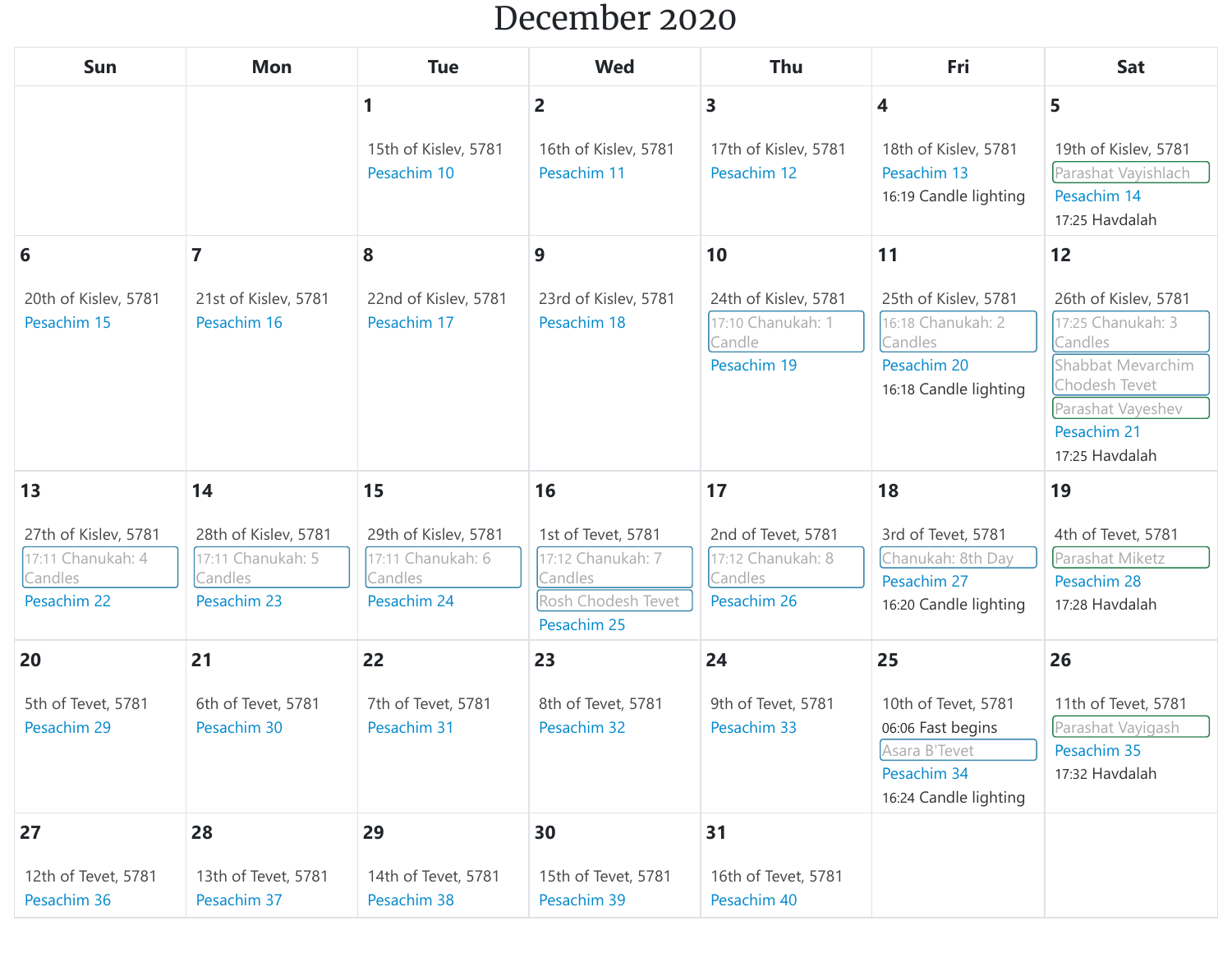## January 2021

| Sun                                 | <b>Mon</b>                          | <b>Tue</b>                          | <b>Wed</b>                          | Thu                                                       | Fri                                                              | Sat                                                                                                            |
|-------------------------------------|-------------------------------------|-------------------------------------|-------------------------------------|-----------------------------------------------------------|------------------------------------------------------------------|----------------------------------------------------------------------------------------------------------------|
|                                     |                                     |                                     |                                     |                                                           | 1<br>17th of Tevet, 5781<br>Pesachim 41<br>16:29 Candle lighting | $\overline{2}$<br>18th of Tevet, 5781<br>Parashat Vayechi<br>Pesachim 42<br>17:37 Havdalah                     |
| 3                                   | 4                                   | 5                                   | 6                                   | $\overline{7}$                                            | 8                                                                | 9                                                                                                              |
| 19th of Tevet, 5781<br>Pesachim 43  | 20th of Tevet, 5781<br>Pesachim 44  | 21st of Tevet, 5781<br>Pesachim 45  | 22nd of Tevet, 5781<br>Pesachim 46  | 23rd of Tevet, 5781<br>Pesachim 47                        | 24th of Tevet, 5781<br>Pesachim 48<br>16:36 Candle lighting      | 25th of Tevet, 5781<br>Shabbat Mevarchim<br>Chodesh Sh'vat<br>Parashat Shemot<br>Pesachim 49<br>17:43 Havdalah |
| 10                                  | 11                                  | 12                                  | 13                                  | 14                                                        | 15                                                               | 16                                                                                                             |
| 26th of Tevet, 5781<br>Pesachim 50  | 27th of Tevet, 5781<br>Pesachim 51  | 28th of Tevet, 5781<br>Pesachim 52  | 29th of Tevet, 5781<br>Pesachim 53  | 1st of Sh'vat, 5781<br>Rosh Chodesh Sh'vat<br>Pesachim 54 | 2nd of Sh'vat, 5781<br>Pesachim 55<br>16:44 Candle lighting      | 3rd of Sh'vat, 5781<br>Parashat Vaera<br>Pesachim 56<br>17:50 Havdalah                                         |
| 17                                  | 18                                  | 19                                  | 20                                  | 21                                                        | 22                                                               | 23                                                                                                             |
| 4th of Sh'vat, 5781<br>Pesachim 57  | 5th of Sh'vat, 5781<br>Pesachim 58  | 6th of Sh'vat, 5781<br>Pesachim 59  | 7th of Sh'vat, 5781<br>Pesachim 60  | 8th of Sh'vat, 5781<br>Pesachim 61                        | 9th of Sh'vat, 5781<br>Pesachim 62<br>16:52 Candle lighting      | 10th of Sh'vat, 5781<br>Parashat Bo<br>Pesachim 63<br>17:58 Havdalah                                           |
| 24                                  | 25                                  | 26                                  | 27                                  | 28                                                        | 29                                                               | 30                                                                                                             |
| 11th of Sh'vat, 5781<br>Pesachim 64 | 12th of Sh'vat, 5781<br>Pesachim 65 | 13th of Sh'vat, 5781<br>Pesachim 66 | 14th of Sh'vat, 5781<br>Pesachim 67 | 15th of Sh'vat, 5781<br>Tu BiShvat<br>Pesachim 68         | 16th of Sh'vat, 5781<br>Pesachim 69<br>17:01 Candle lighting     | 17th of Sh'vat, 5781<br>Parashat Beshalach<br>Pesachim 70<br>18:06 Havdalah                                    |
| 31                                  |                                     |                                     |                                     |                                                           |                                                                  |                                                                                                                |
| 18th of Sh'vat, 5781                |                                     |                                     |                                     |                                                           |                                                                  |                                                                                                                |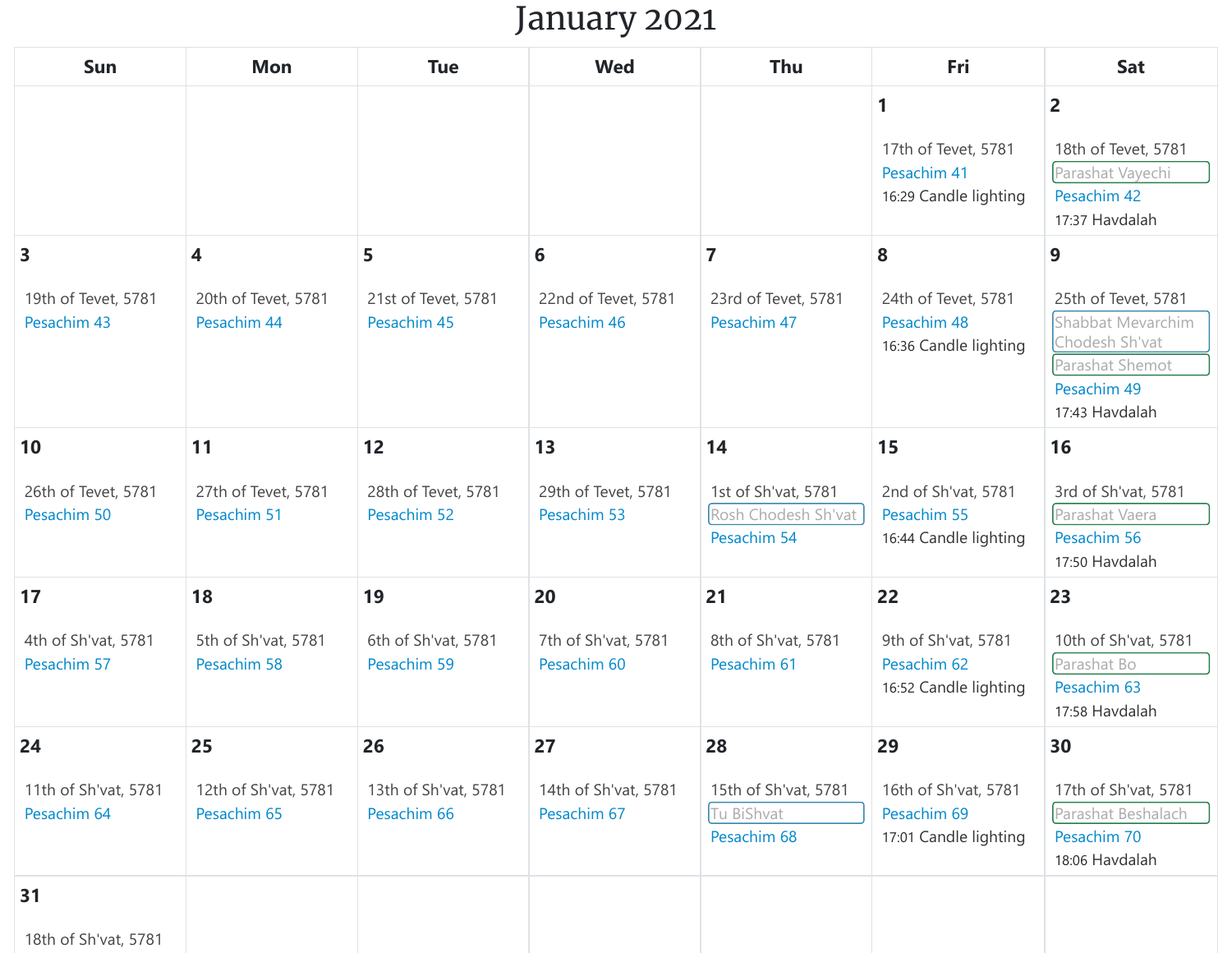| Pesachim 71 |  |  |  |
|-------------|--|--|--|
|             |  |  |  |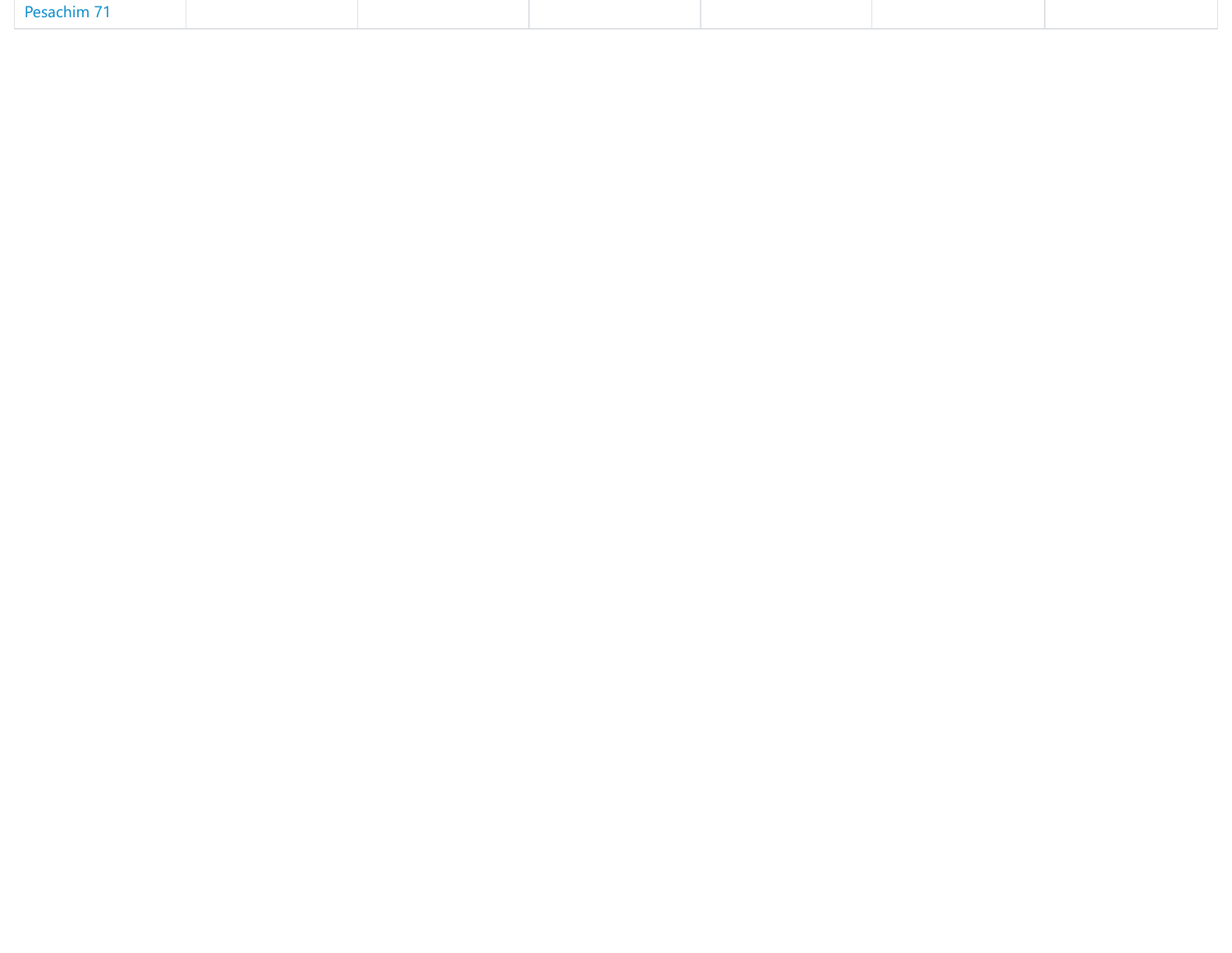## February 2021

| Sun                                 | <b>Mon</b>                          | <b>Tue</b>                          | <b>Wed</b>                          | <b>Thu</b>                                                                                                | Fri                                                                               | Sat                                                                                                               |
|-------------------------------------|-------------------------------------|-------------------------------------|-------------------------------------|-----------------------------------------------------------------------------------------------------------|-----------------------------------------------------------------------------------|-------------------------------------------------------------------------------------------------------------------|
|                                     | 1                                   | $\overline{2}$                      | $\overline{\mathbf{3}}$             | 4                                                                                                         | 5                                                                                 | 6                                                                                                                 |
|                                     | 19th of Sh'vat, 5781<br>Pesachim 72 | 20th of Sh'vat, 5781<br>Pesachim 73 | 21st of Sh'vat, 5781<br>Pesachim 74 | 22nd of Sh'vat, 5781<br>Pesachim 75                                                                       | 23rd of Sh'vat, 5781<br>Pesachim 76<br>17:10 Candle lighting                      | 24th of Sh'vat, 5781<br>Shabbat Mevarchim<br>Chodesh Adar<br>Parashat Yitro<br>Pesachim 77<br>18:15 Havdalah      |
| $\overline{\mathbf{z}}$             | 8                                   | 9                                   | 10                                  | 11                                                                                                        | 12                                                                                | 13                                                                                                                |
| 25th of Sh'vat, 5781<br>Pesachim 78 | 26th of Sh'vat, 5781<br>Pesachim 79 | 27th of Sh'vat, 5781<br>Pesachim 80 | 28th of Sh'vat, 5781<br>Pesachim 81 | 29th of Sh'vat, 5781<br>Pesachim 82                                                                       | 30th of Sh'vat, 5781<br>Rosh Chodesh Adar<br>Pesachim 83<br>17:19 Candle lighting | 1st of Adar, 5781<br>Shabbat Shekalim<br>Rosh Chodesh Adar<br>Parashat Mishpatim<br>Pesachim 84<br>18:23 Havdalah |
| 14                                  | 15                                  | 16                                  | 17                                  | 18                                                                                                        | 19                                                                                | 20                                                                                                                |
| 2nd of Adar, 5781<br>Pesachim 85    | 3rd of Adar, 5781<br>Pesachim 86    | 4th of Adar, 5781<br>Pesachim 87    | 5th of Adar, 5781<br>Pesachim 88    | 6th of Adar, 5781<br>Pesachim 89                                                                          | 7th of Adar, 5781<br>Pesachim 90<br>17:28 Candle lighting                         | 8th of Adar, 5781<br>Shabbat Zachor<br>Parashat Terumah<br>Pesachim 91<br>18:31 Havdalah                          |
| 21                                  | 22                                  | 23                                  | 24                                  | 25                                                                                                        | 26                                                                                | 27                                                                                                                |
| 9th of Adar, 5781<br>Pesachim 92    | 10th of Adar, 5781<br>Pesachim 93   | 11th of Adar, 5781<br>Pesachim 94   | 12th of Adar, 5781<br>Pesachim 95   | 13th of Adar, 5781<br>05:29 Fast begins<br>Ta'anit Esther<br>18:29 Fast ends<br>Erev Purim<br>Pesachim 96 | 14th of Adar, 5781<br>Purim<br>Pesachim 97<br>17:36 Candle lighting               | 15th of Adar, 5781<br>Parashat Tetzaveh<br>Pesachim 98<br>18:39 Havdalah                                          |
| 28                                  |                                     |                                     |                                     |                                                                                                           |                                                                                   |                                                                                                                   |
| 16th of Adar, 5781<br>Shushan Purim |                                     |                                     |                                     |                                                                                                           |                                                                                   |                                                                                                                   |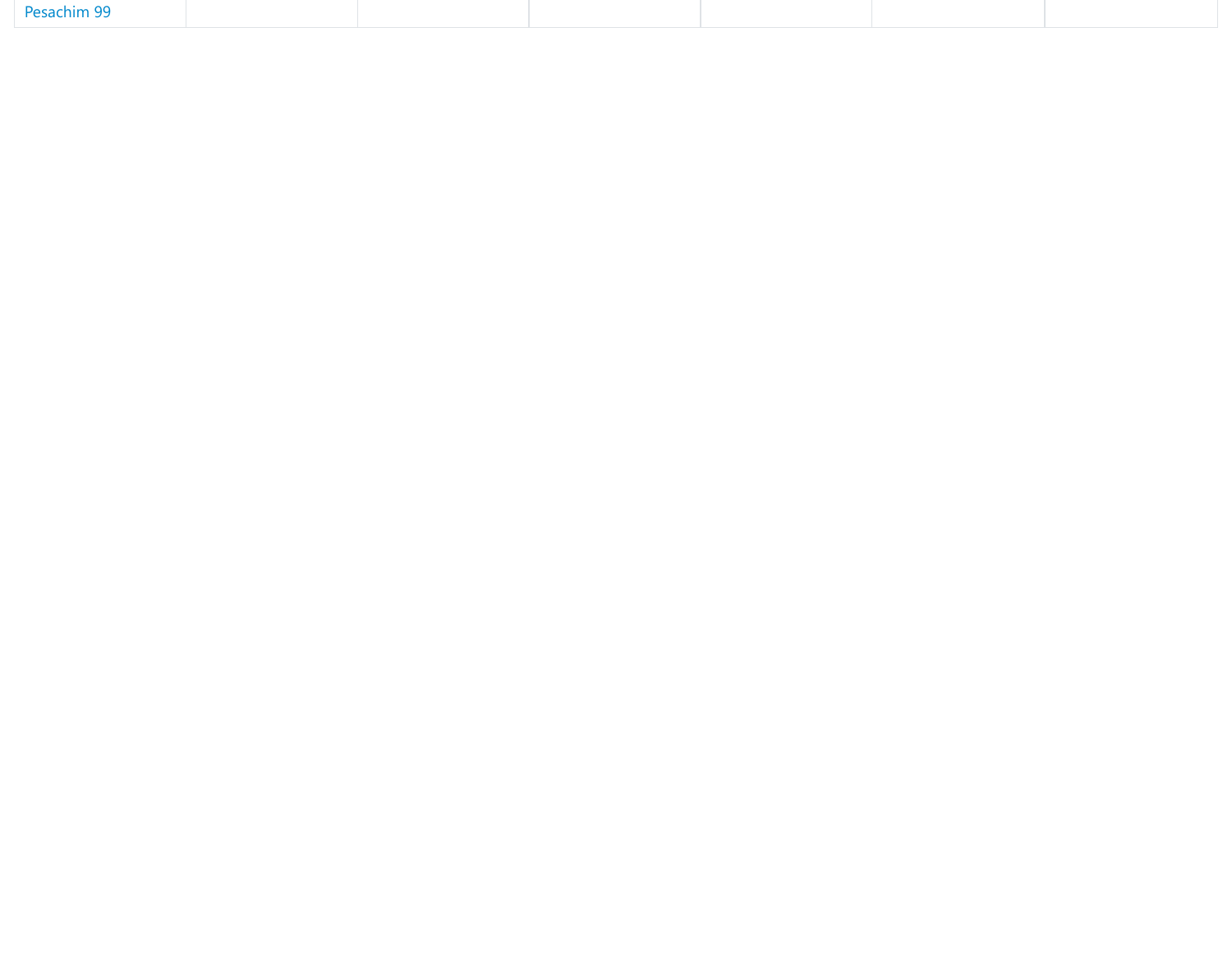#### March 2021

| Sun                                                      | <b>Mon</b>                         | <b>Tue</b>                               | <b>Wed</b>                              | Thu                                                                                           | Fri                                                         | Sat                                                                                                                                              |
|----------------------------------------------------------|------------------------------------|------------------------------------------|-----------------------------------------|-----------------------------------------------------------------------------------------------|-------------------------------------------------------------|--------------------------------------------------------------------------------------------------------------------------------------------------|
|                                                          | 1                                  | $\overline{2}$                           | $\overline{\mathbf{3}}$                 | 4                                                                                             | 5                                                           | 6                                                                                                                                                |
|                                                          | 17th of Adar, 5781<br>Pesachim 100 | 18th of Adar, 5781<br>Pesachim 101       | 19th of Adar, 5781<br>Pesachim 102      | 20th of Adar, 5781<br>Pesachim 103                                                            | 21st of Adar, 5781<br>Pesachim 104<br>17:45 Candle lighting | 22nd of Adar, 5781<br>Shabbat Parah<br>Parashat Ki Tisa<br>Pesachim 105<br>18:47 Havdalah                                                        |
| $\overline{7}$                                           | 8                                  | 9                                        | 10                                      | 11                                                                                            | 12                                                          | 13                                                                                                                                               |
| 23rd of Adar, 5781<br>Pesachim 106                       | 24th of Adar, 5781<br>Pesachim 107 | 25th of Adar, 5781<br>Pesachim 108       | 26th of Adar, 5781<br>Pesachim 109      | 27th of Adar, 5781<br>Pesachim 110                                                            | 28th of Adar, 5781<br>Pesachim 111<br>17:53 Candle lighting | 29th of Adar, 5781<br>Shabbat HaChodesh<br>Shabbat Mevarchim<br>Chodesh Nisan<br>Parashat Vayakhel-<br>Pekudei<br>Pesachim 112<br>18:56 Havdalah |
| 14                                                       | 15                                 | 16                                       | 17                                      | 18                                                                                            | 19                                                          | 20                                                                                                                                               |
| 1st of Nisan, 5781<br>Rosh Chodesh Nisan<br>Pesachim 113 | 2nd of Nisan, 5781<br>Pesachim 114 | 3rd of Nisan, 5781<br>Pesachim 115       | 4th of Nisan, 5781<br>Pesachim 116      | 5th of Nisan, 5781<br>Pesachim 117                                                            | 6th of Nisan, 5781<br>Pesachim 118<br>18:01 Candle lighting | 7th of Nisan, 5781<br>Parashat Vayikra<br>Pesachim 119<br>19:04 Havdalah                                                                         |
| 21                                                       | 22                                 | 23                                       | 24                                      | 25                                                                                            | 26                                                          | 27                                                                                                                                               |
| 8th of Nisan, 5781<br>Pesachim 120                       | 9th of Nisan, 5781<br>Pesachim 121 | 10th of Nisan, 5781<br>Shekalim 2        | 11th of Nisan, 5781<br>Shekalim 3       | 12th of Nisan, 5781<br>04:41 Fast begins<br>Ta'anit Bechorot<br>19:02 Fast ends<br>Shekalim 4 | 13th of Nisan, 5781<br>Shekalim 5<br>18:08 Candle lighting  | 14th of Nisan, 5781<br>Shabbat HaGadol<br>Erev Pesach<br>Parashat Tzav<br>Shekalim 6<br>19:12 Candle lighting                                    |
| 28                                                       | 29                                 | 30                                       | 31                                      |                                                                                               |                                                             |                                                                                                                                                  |
| 15th of Nisan, 5781<br>Pesach I                          | 16th of Nisan, 5781<br>Pesach II   | 17th of Nisan, 5781<br>Pesach III (CH"M) | 18th of Nisan, 5781<br>Pesach IV (CH"M) |                                                                                               |                                                             |                                                                                                                                                  |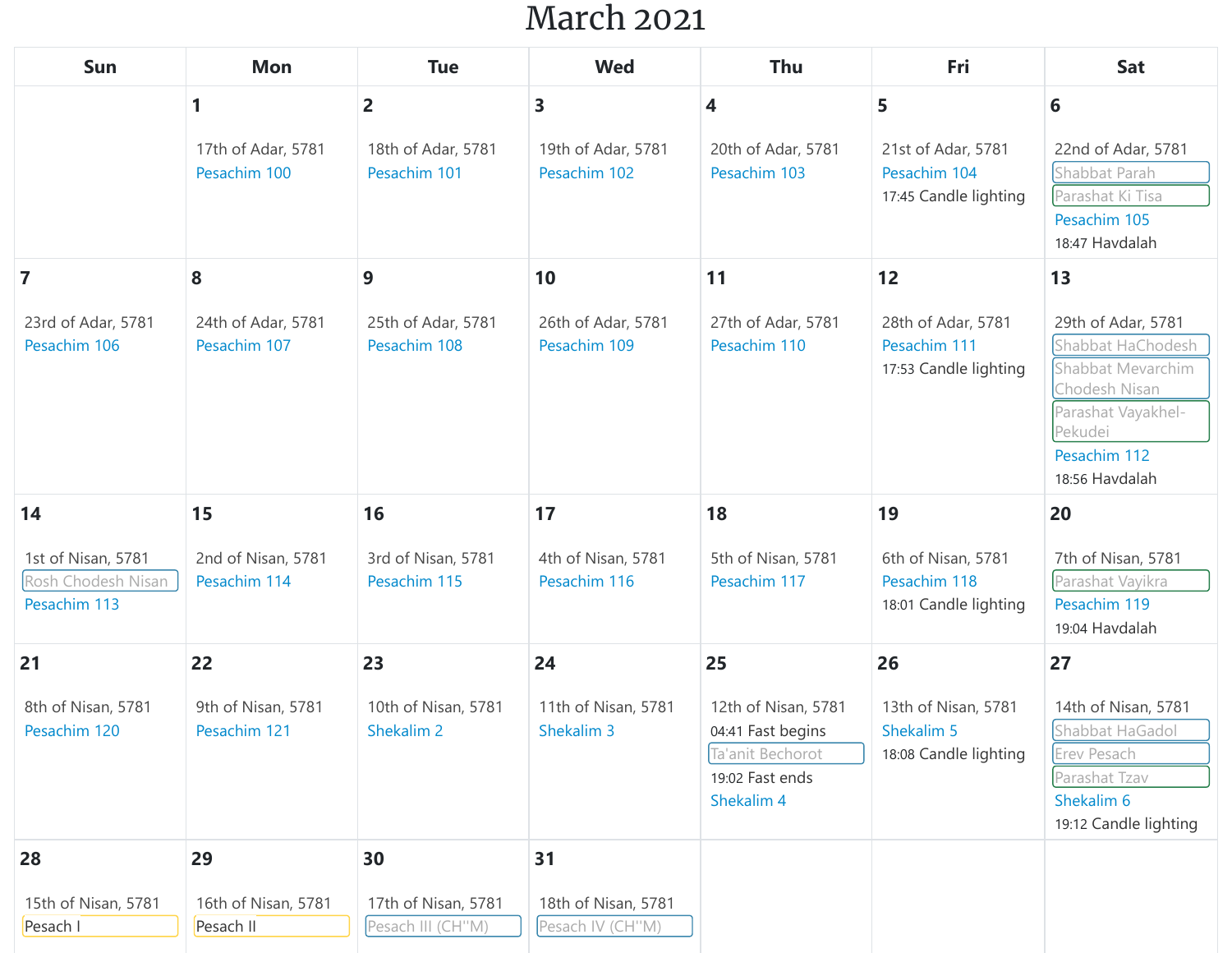| Shekalim 7                                            | - Shekalim 8   | Shekalim 9                              | Shekalim 10 |  |  |
|-------------------------------------------------------|----------------|-----------------------------------------|-------------|--|--|
| 20:13 Candle lighting $\parallel$ 1st day of the Omer |                | 2nd day of the Omer 3rd day of the Omer |             |  |  |
|                                                       | 20:14 Havdalah |                                         |             |  |  |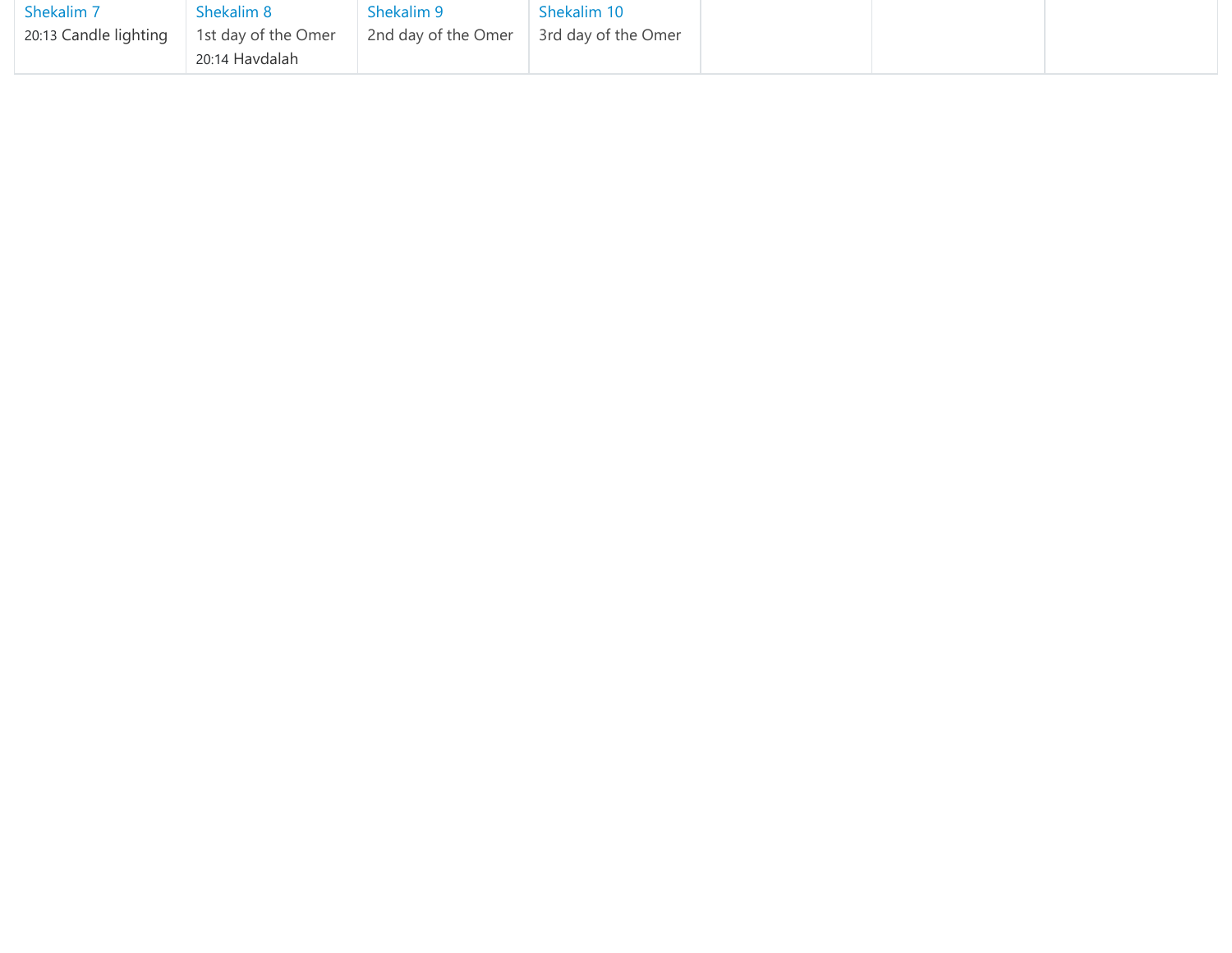## April 2021

| Sun                                                                                             | <b>Mon</b>                                                                             | <b>Tue</b>                                                                       | <b>Wed</b>                                                                  | Thu                                                                               | Fri                                                                                                                      | Sat                                                                                                                                         |
|-------------------------------------------------------------------------------------------------|----------------------------------------------------------------------------------------|----------------------------------------------------------------------------------|-----------------------------------------------------------------------------|-----------------------------------------------------------------------------------|--------------------------------------------------------------------------------------------------------------------------|---------------------------------------------------------------------------------------------------------------------------------------------|
|                                                                                                 |                                                                                        |                                                                                  |                                                                             | 1<br>19th of Nisan, 5781<br>Pesach V (CH"M)<br>Shekalim 11<br>4th day of the Omer | $\overline{2}$<br>20th of Nisan, 5781<br>Pesach VI (CH"M)<br>Shekalim 12<br>5th day of the Omer<br>19:16 Candle lighting | 3<br>21st of Nisan, 5781<br>Pesach VII<br>Shekalim 13<br>6th day of the Omer<br>20:20 Candle lighting                                       |
| 4<br>22nd of Nisan, 5781<br>Pesach VIII<br>Shekalim 14<br>7th day of the Omer<br>20:21 Havdalah | 5<br>23rd of Nisan, 5781<br>Shekalim 15<br>8th day of the Omer                         | 6<br>24th of Nisan, 5781<br>Shekalim 16<br>9th day of the Omer                   | 7<br>25th of Nisan, 5781<br>Shekalim 17<br>10th day of the Omer             | 8<br>26th of Nisan, 5781<br>Yom HaShoah<br>Shekalim 18<br>11th day of the Omer    | 9<br>27th of Nisan, 5781<br>Shekalim 19<br>12th day of the Omer<br>19:24 Candle lighting                                 | 10<br>28th of Nisan, 5781<br>Shabbat Mevarchim<br>Chodesh Iyyar<br>Parashat Shmini<br>Shekalim 20<br>13th day of the Omer<br>20:28 Havdalah |
| 11<br>29th of Nisan, 5781<br>Shekalim 21<br>14th day of the Omer                                | 12<br>30th of Nisan, 5781<br>Rosh Chodesh Iyyar<br>Shekalim 22<br>15th day of the Omer | 13<br>1st of Iyyar, 5781<br>Rosh Chodesh Iyyar<br>Yoma 2<br>16th day of the Omer | 14<br>2nd of Iyyar, 5781<br>Yom HaZikaron<br>Yoma 3<br>17th day of the Omer | 15<br>3rd of Iyyar, 5781<br>Yom HaAtzma'ut<br>Yoma 4<br>18th day of the Omer      | 16<br>4th of Iyyar, 5781<br>Yoma 5<br>19th day of the Omer<br>19:32 Candle lighting                                      | 17<br>5th of Iyyar, 5781<br>Parashat Tazria-<br>Metzora<br>Yoma 6<br>20th day of the Omer<br>20:37 Havdalah                                 |
| 18<br>6th of Iyyar, 5781<br>Yoma <sub>7</sub><br>21st day of the Omer                           | 19<br>7th of Iyyar, 5781<br>Yoma 8<br>22nd day of the<br>Omer                          | 20<br>8th of Iyyar, 5781<br>Yoma 9<br>23rd day of the Omer                       | 21<br>9th of Iyyar, 5781<br>Yoma 10<br>24th day of the Omer                 | 22<br>10th of Iyyar, 5781<br>Yoma 11<br>25th day of the Omer                      | 23<br>11th of Iyyar, 5781<br>Yoma 12<br>26th day of the Omer<br>19:39 Candle lighting                                    | 24<br>12th of Iyyar, 5781<br>Parashat Achrei Mot-<br>Kedoshim<br>Yoma 13<br>27th day of the Omer<br>20:46 Havdalah                          |
| 25<br>13th of Iyyar, 5781                                                                       | 26<br>14th of Iyyar, 5781                                                              | 27<br>15th of Iyyar, 5781                                                        | 28<br>16th of Iyyar, 5781                                                   | 29<br>17th of Iyyar, 5781                                                         | 30<br>18th of Iyyar, 5781                                                                                                |                                                                                                                                             |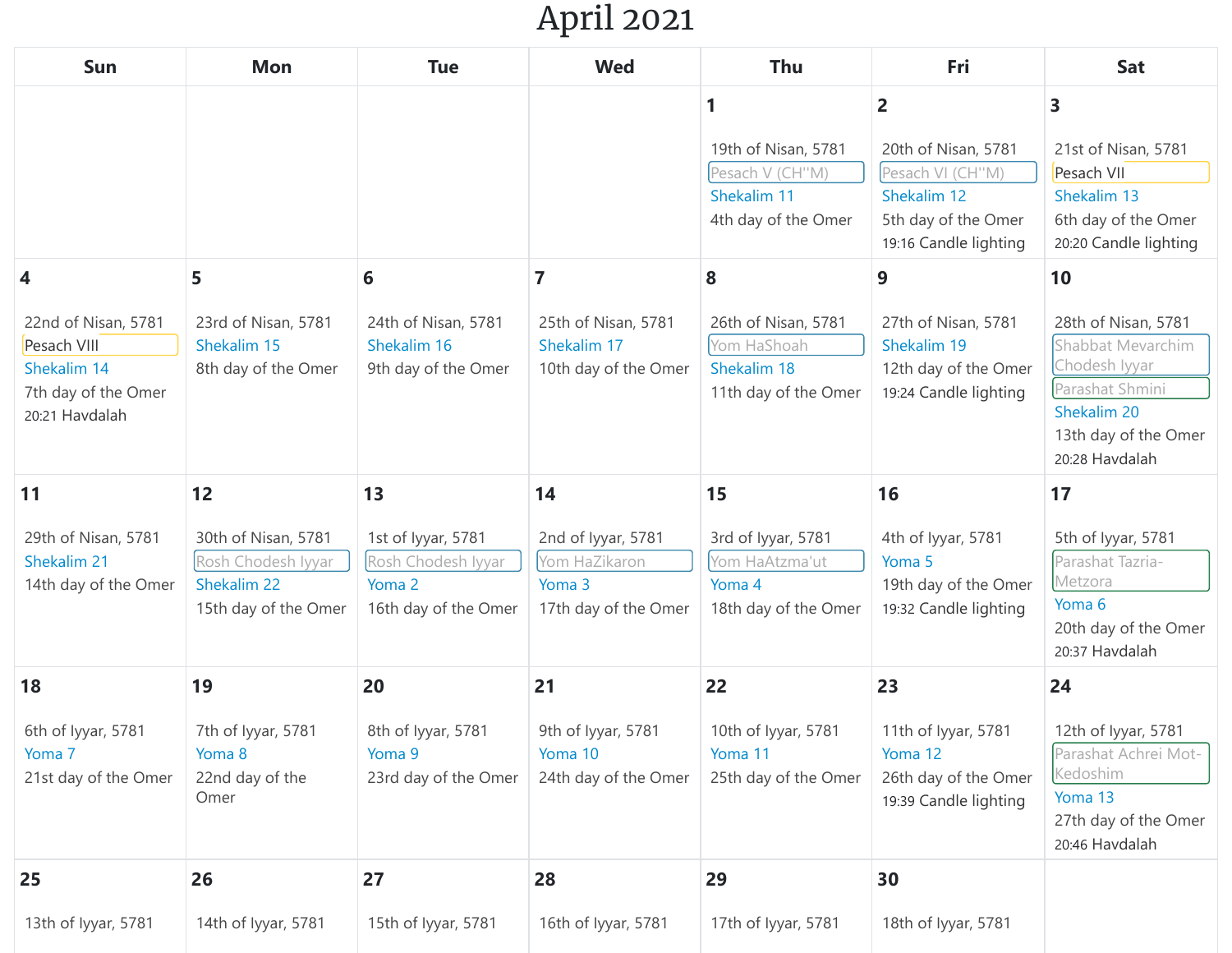| Yoma 14              | Pesach Sheni         | Yoma 16 | Yoma 17                                   | Yoma 18         | Lag BaOmer            |  |
|----------------------|----------------------|---------|-------------------------------------------|-----------------|-----------------------|--|
| 28th day of the Omer | Yoma 15              |         | 30th day of the Omer 31st day of the Omer | 32nd day of the | Yoma 19               |  |
|                      | 29th day of the Omer |         |                                           | Omer            | 33rd day of the Omer  |  |
|                      |                      |         |                                           |                 | 19:47 Candle lighting |  |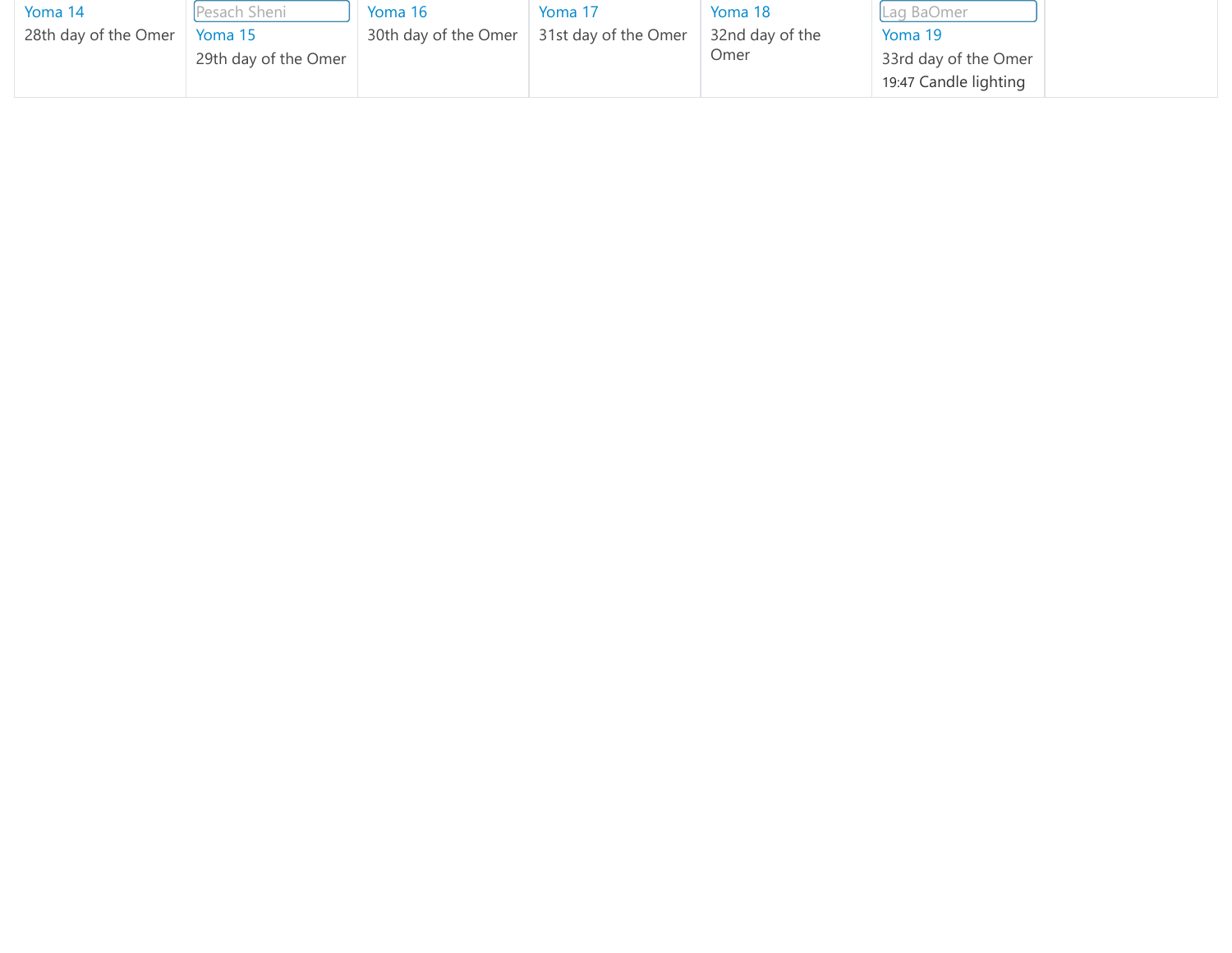## May 2021

| Sun                                                                                                   | <b>Mon</b>                                                                 | <b>Tue</b>                                                    | <b>Wed</b>                                                                  | Thu                                                    | Fri                                                                             | <b>Sat</b>                                                                                                                                      |
|-------------------------------------------------------------------------------------------------------|----------------------------------------------------------------------------|---------------------------------------------------------------|-----------------------------------------------------------------------------|--------------------------------------------------------|---------------------------------------------------------------------------------|-------------------------------------------------------------------------------------------------------------------------------------------------|
|                                                                                                       |                                                                            |                                                               |                                                                             |                                                        |                                                                                 | 1<br>19th of Iyyar, 5781<br>Parashat Emor<br>Yoma 20<br>34th day of the Omer<br>20:54 Havdalah                                                  |
| 2                                                                                                     | 3                                                                          | 4                                                             | 5                                                                           | 6                                                      | $\overline{\mathbf{z}}$                                                         | 8                                                                                                                                               |
| 20th of Iyyar, 5781<br>Yoma 21<br>35th day of the Omer                                                | 21st of lyyar, 5781<br>Yoma 22<br>36th day of the Omer                     | 22nd of Iyyar, 5781<br>Yoma 23<br>37th day of the Omer        | 23rd of Iyyar, 5781<br>Yoma 24<br>38th day of the Omer                      | 24th of Iyyar, 5781<br>Yoma 25<br>39th day of the Omer | 25th of Iyyar, 5781<br>Yoma 26<br>40th day of the Omer<br>19:55 Candle lighting | 26th of Iyyar, 5781<br>Shabbat Mevarchim<br>Chodesh Sivan<br>Parashat Behar-<br>Bechukotai<br>Yoma 27<br>41st day of the Omer<br>21:03 Havdalah |
| 9                                                                                                     | 10                                                                         | 11                                                            | 12                                                                          | 13                                                     | 14                                                                              | 15                                                                                                                                              |
| 27th of Iyyar, 5781<br>Yoma 28<br>42nd day of the<br>Omer                                             | 28th of Iyyar, 5781<br>Yom Yerushalayim<br>Yoma 29<br>43rd day of the Omer | 29th of Iyyar, 5781<br>Yoma 30<br>44th day of the Omer        | 1st of Sivan, 5781<br>Rosh Chodesh Sivan<br>Yoma 31<br>45th day of the Omer | 2nd of Sivan, 5781<br>Yoma 32<br>46th day of the Omer  | 3rd of Sivan, 5781<br>Yoma 33<br>47th day of the Omer<br>20:02 Candle lighting  | 4th of Sivan, 5781<br>Parashat Bamidbar<br>Yoma 34<br>48th day of the Omer<br>21:12 Havdalah                                                    |
| 16                                                                                                    | 17                                                                         | 18                                                            | 19                                                                          | 20                                                     | 21                                                                              | 22                                                                                                                                              |
| 5th of Sivan, 5781<br><b>Erev Shavuot</b><br>Yoma 35<br>49th day of the Omer<br>20:04 Candle lighting | 6th of Sivan, 5781<br>Shavuot I<br>Yoma 36<br>21:14 Candle lighting        | 7th of Sivan, 5781<br>Shavuot II<br>Yoma 37<br>21:15 Havdalah | 8th of Sivan, 5781<br>Yoma 38                                               | 9th of Sivan, 5781<br>Yoma 39                          | 10th of Sivan, 5781<br>Yoma 40<br>20:09 Candle lighting                         | 11th of Sivan, 5781<br>Parashat Nasso<br>Yoma 41<br>21:20 Havdalah                                                                              |
| 23                                                                                                    | 24                                                                         | 25                                                            | 26                                                                          | 27                                                     | 28                                                                              | 29                                                                                                                                              |
| 12th of Sivan, 5781<br>Yoma 42                                                                        | 13th of Sivan, 5781<br>Yoma 43                                             | 14th of Sivan, 5781<br>Yoma 44                                | 15th of Sivan, 5781<br>Yoma 45                                              | 16th of Sivan, 5781<br>Yoma 46                         | 17th of Sivan, 5781<br>Yoma 47                                                  | 18th of Sivan, 5781<br>Parashat Beha'alotcha                                                                                                    |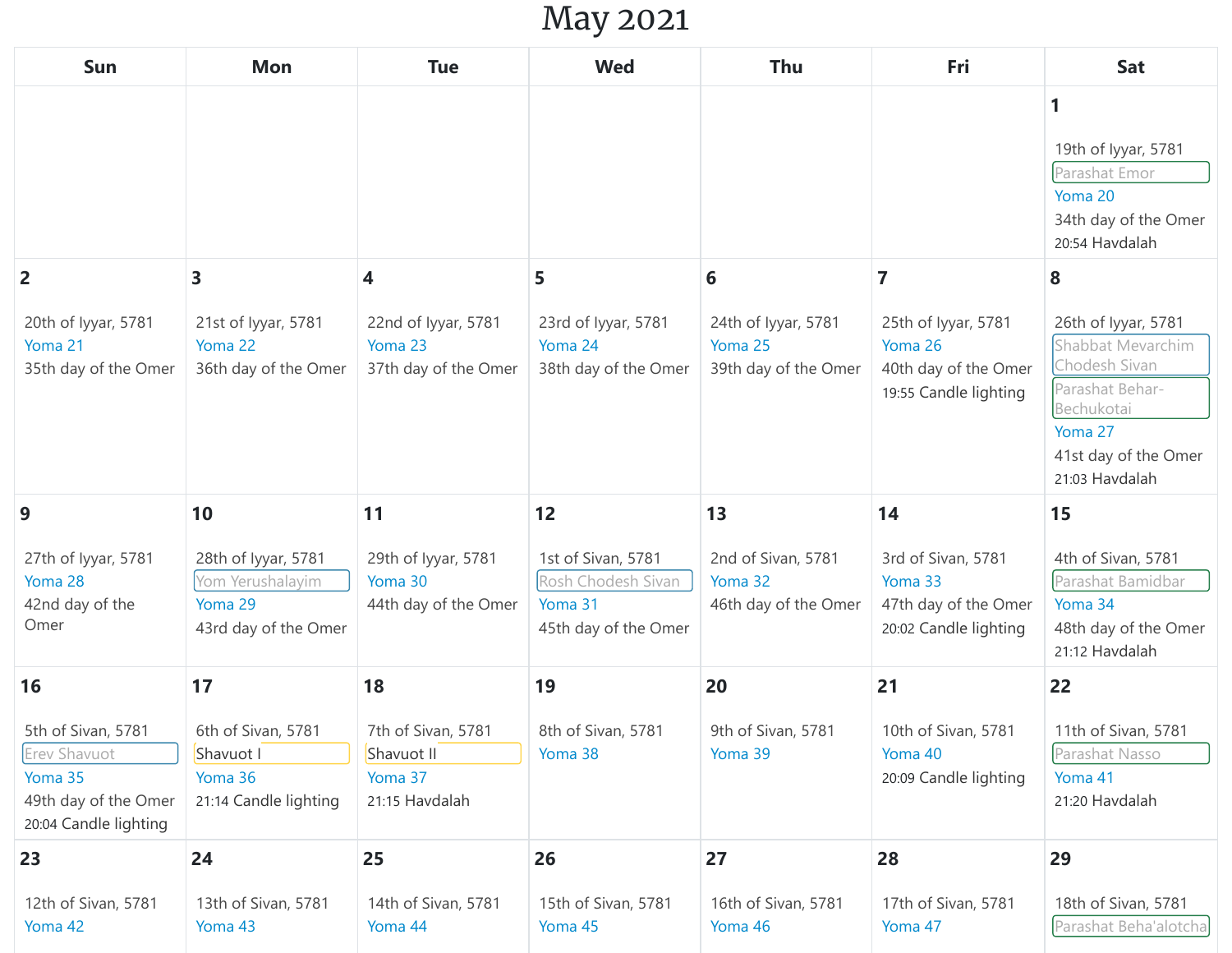|                                |                                |  | 20:15 Candle lighting | Yoma 48<br>21:27 Havdalah |
|--------------------------------|--------------------------------|--|-----------------------|---------------------------|
| 30                             | 31                             |  |                       |                           |
| 19th of Sivan, 5781<br>Yoma 49 | 20th of Sivan, 5781<br>Yoma 50 |  |                       |                           |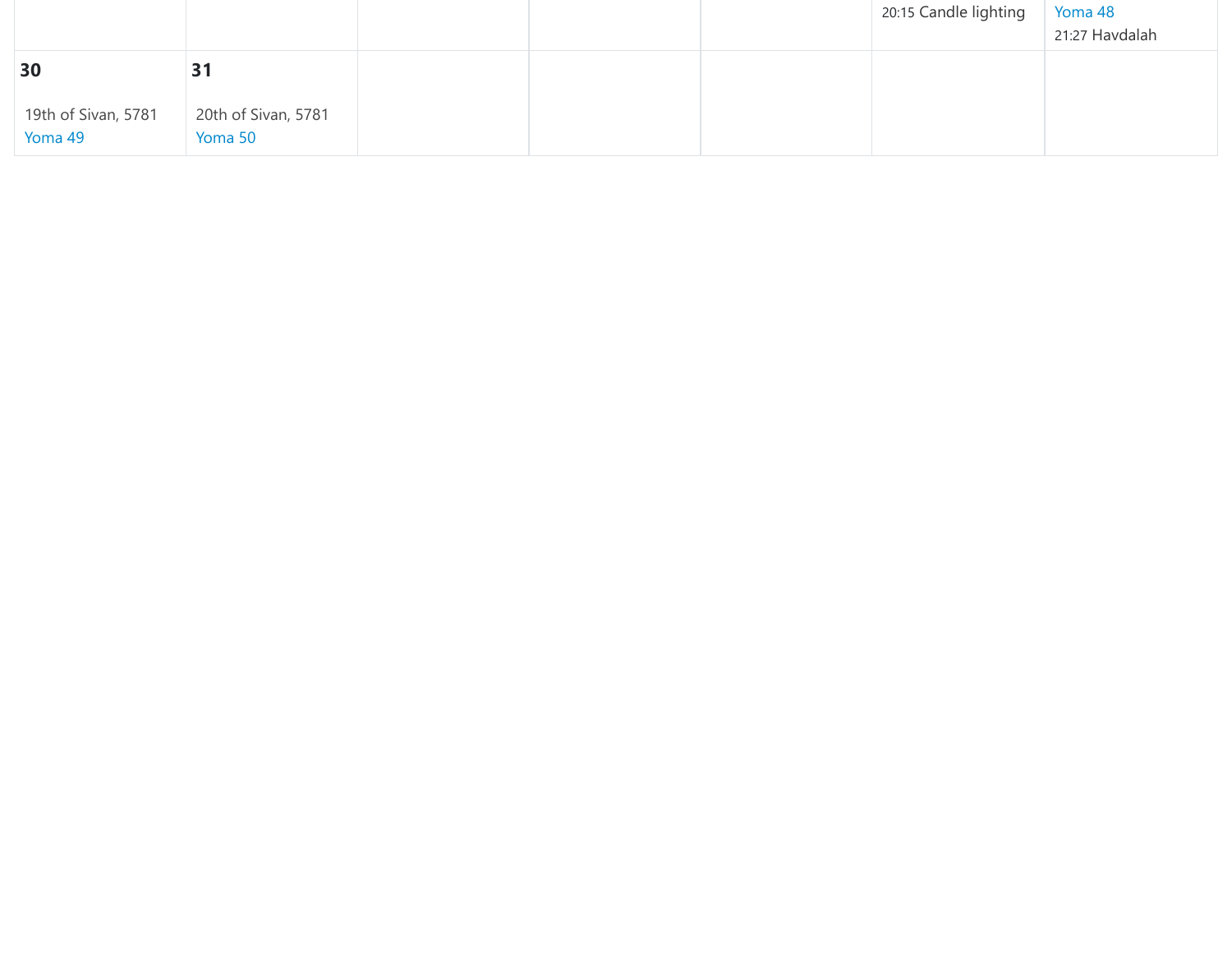#### June 2021

| Sun                                                                                   | <b>Mon</b>                     | <b>Tue</b>                     | <b>Wed</b>                     | <b>Thu</b>                                           | Fri                                                                          | Sat                                                                                                        |
|---------------------------------------------------------------------------------------|--------------------------------|--------------------------------|--------------------------------|------------------------------------------------------|------------------------------------------------------------------------------|------------------------------------------------------------------------------------------------------------|
|                                                                                       |                                | 1                              | $\overline{2}$                 | 3                                                    | 4                                                                            | 5                                                                                                          |
|                                                                                       |                                | 21st of Sivan, 5781<br>Yoma 51 | 22nd of Sivan, 5781<br>Yoma 52 | 23rd of Sivan, 5781<br>Yoma 53                       | 24th of Sivan, 5781<br>Yoma 54<br>20:20 Candle lighting                      | 25th of Sivan, 5781<br>Shabbat Mevarchim<br>Chodesh Tamuz<br>Parashat Sh'lach<br>Yoma 55<br>21:33 Havdalah |
| 6                                                                                     | $\overline{7}$                 | 8                              | 9                              | 10                                                   | 11                                                                           | 12                                                                                                         |
| 26th of Sivan, 5781<br>Yoma 56                                                        | 27th of Sivan, 5781<br>Yoma 57 | 28th of Sivan, 5781<br>Yoma 58 | 29th of Sivan, 5781<br>Yoma 59 | 30th of Sivan, 5781<br>Rosh Chodesh Tamuz<br>Yoma 60 | 1st of Tamuz, 5781<br>Rosh Chodesh Tamuz<br>Yoma 61<br>20:25 Candle lighting | 2nd of Tamuz, 5781<br>Parashat Korach<br>Yoma 62<br>21:38 Havdalah                                         |
| 13                                                                                    | 14                             | 15                             | 16                             | 17                                                   | 18                                                                           | 19                                                                                                         |
| 3rd of Tamuz, 5781<br>Yoma 63                                                         | 4th of Tamuz, 5781<br>Yoma 64  | 5th of Tamuz, 5781<br>Yoma 65  | 6th of Tamuz, 5781<br>Yoma 66  | 7th of Tamuz, 5781<br>Yoma 67                        | 8th of Tamuz, 5781<br>Yoma 68<br>20:27 Candle lighting                       | 9th of Tamuz, 5781<br>Parashat Chukat<br>Yoma 69<br>21:40 Havdalah                                         |
| 20                                                                                    | 21                             | 22                             | 23                             | 24                                                   | 25                                                                           | 26                                                                                                         |
| 10th of Tamuz, 5781<br>Yoma 70                                                        | 11th of Tamuz, 5781<br>Yoma 71 | 12th of Tamuz, 5781<br>Yoma 72 | 13th of Tamuz, 5781<br>Yoma 73 | 14th of Tamuz, 5781<br>Yoma 74                       | 15th of Tamuz, 5781<br>Yoma 75<br>20:29 Candle lighting                      | 16th of Tamuz, 5781<br>Parashat Balak<br>Yoma 76<br>21:41 Havdalah                                         |
| 27                                                                                    | 28                             | 29                             | 30                             |                                                      |                                                                              |                                                                                                            |
| 17th of Tamuz, 5781<br>03:43 Fast begins<br>Tzom Tammuz<br>21:31 Fast ends<br>Yoma 77 | 18th of Tamuz, 5781<br>Yoma 78 | 19th of Tamuz, 5781<br>Yoma 79 | 20th of Tamuz, 5781<br>Yoma 80 |                                                      |                                                                              |                                                                                                            |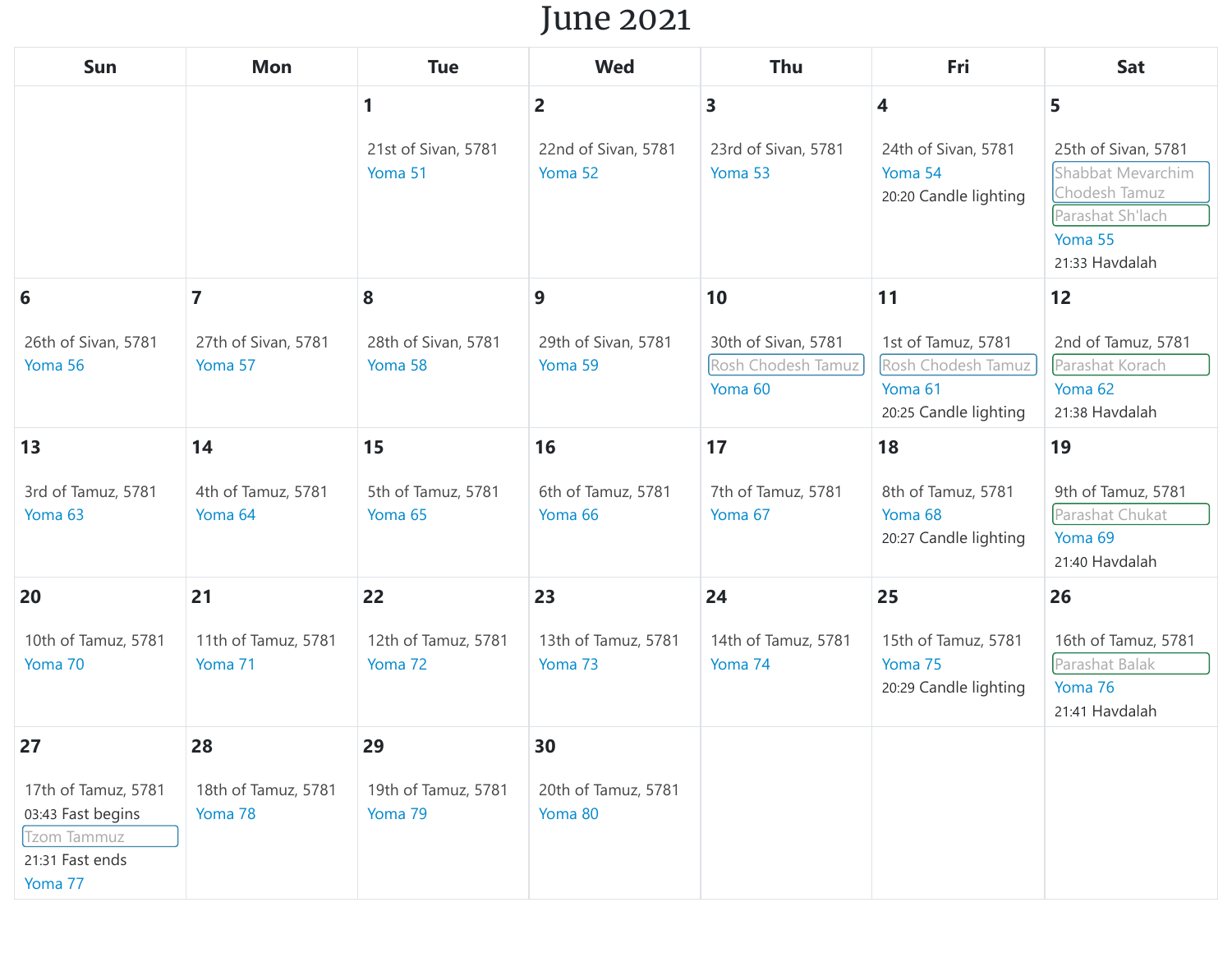### July 2021

| Sun                                                            | Mon                            | <b>Tue</b>                     | <b>Wed</b>                     | Thu                                 | Fri                                                                       | <b>Sat</b>                                                                                                                    |
|----------------------------------------------------------------|--------------------------------|--------------------------------|--------------------------------|-------------------------------------|---------------------------------------------------------------------------|-------------------------------------------------------------------------------------------------------------------------------|
|                                                                |                                |                                |                                | 1<br>21st of Tamuz, 5781<br>Yoma 81 | $\overline{2}$<br>22nd of Tamuz, 5781<br>Yoma 82<br>20:28 Candle lighting | 3<br>23rd of Tamuz, 5781<br>Shabbat Mevarchim<br>Chodesh Av<br>Parashat Pinchas<br>Yoma 83<br>21:40 Havdalah                  |
| 4                                                              | 5                              | 6                              | $\overline{7}$                 | 8                                   | 9                                                                         | 10                                                                                                                            |
| 24th of Tamuz, 5781<br>Yoma 84                                 | 25th of Tamuz, 5781<br>Yoma 85 | 26th of Tamuz, 5781<br>Yoma 86 | 27th of Tamuz, 5781<br>Yoma 87 | 28th of Tamuz, 5781<br>Yoma 88      | 29th of Tamuz, 5781<br>Sukkah 2<br>20:26 Candle lighting                  | 1st of Av, 5781<br>Rosh Chodesh Av<br>Parashat Matot-<br>Masei<br>Sukkah 3<br>21:37 Havdalah                                  |
| 11                                                             | 12                             | 13                             | 14                             | 15                                  | 16                                                                        | 17                                                                                                                            |
| 2nd of Av, 5781<br>Sukkah 4                                    | 3rd of Av, 5781<br>Sukkah 5    | 4th of Av, 5781<br>Sukkah 6    | 5th of Av, 5781<br>Sukkah 7    | 6th of Av, 5781<br>Sukkah 8         | 7th of Av, 5781<br>Sukkah 9<br>20:22 Candle lighting                      | 8th of Av, 5781<br>Shabbat Chazon<br>20:42 Fast begins<br>Erev Tish'a B'Av<br>Parashat Devarim<br>Sukkah 10<br>21:32 Havdalah |
| 18                                                             | 19                             | 20                             | 21                             | 22                                  | 23                                                                        | 24                                                                                                                            |
| 9th of Av, 5781<br>Tish'a B'Av<br>21:21 Fast ends<br>Sukkah 11 | 10th of Av, 5781<br>Sukkah 12  | 11th of Av, 5781<br>Sukkah 13  | 12th of Av, 5781<br>Sukkah 14  | 13th of Av, 5781<br>Sukkah 15       | 14th of Av, 5781<br>Sukkah 16<br>20:17 Candle lighting                    | 15th of Av, 5781<br>Tu B'Av<br>Shabbat Nachamu<br>Parashat Vaetchanan<br>Sukkah 17<br>21:25 Havdalah                          |
| 25                                                             | 26                             | 27                             | 28                             | 29                                  | 30                                                                        | 31                                                                                                                            |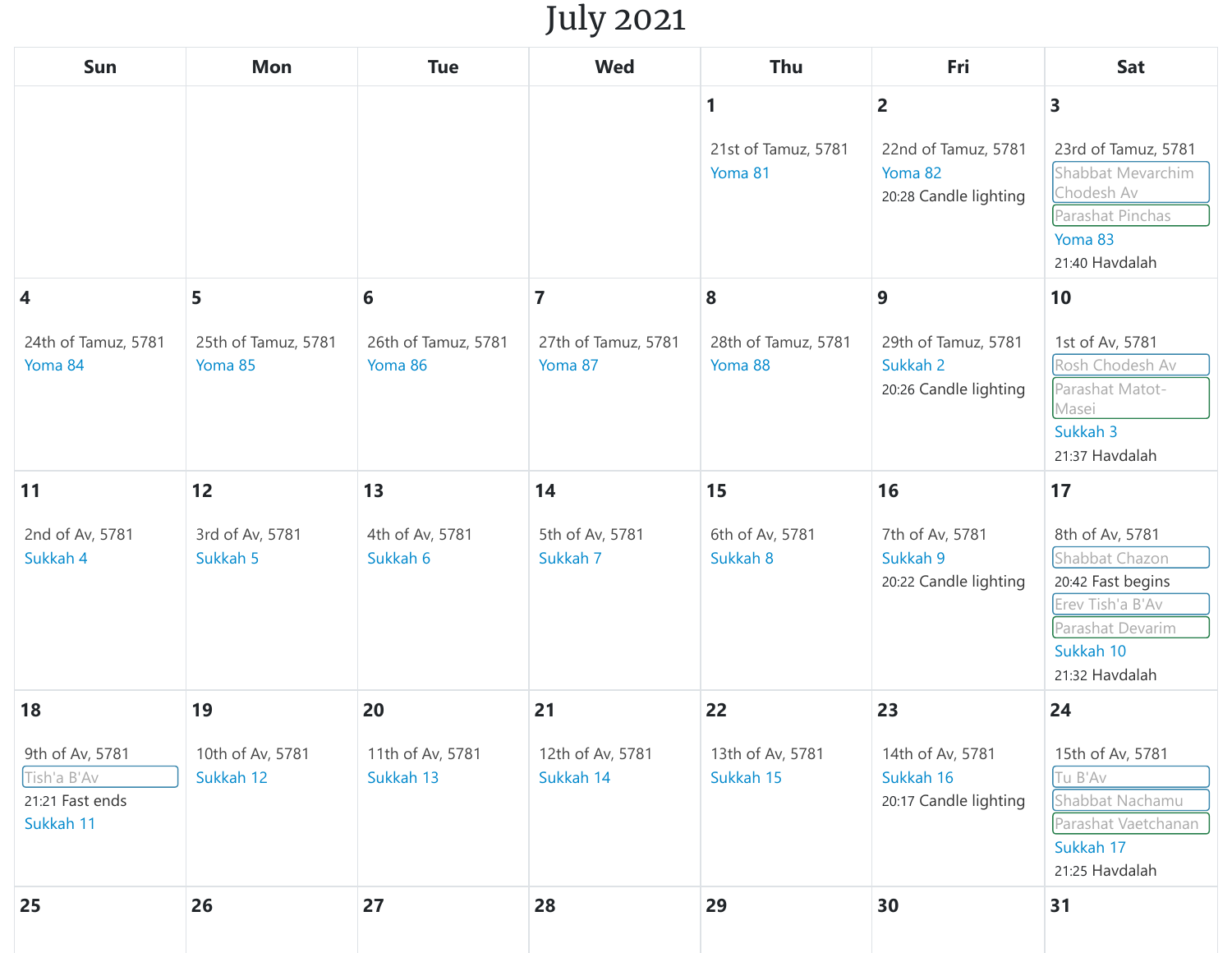| 16th of Av, 5781 | 17th of Av, 5781 | 18th of Av, 5781 | 19th of Av, 5781 | 20th of Av, 5781 | 21st of Av, 5781      | 22nd of Av, 5781 |
|------------------|------------------|------------------|------------------|------------------|-----------------------|------------------|
| Sukkah 18        | Sukkah 19        | Sukkah 20        | Sukkah 21        | Sukkah 22        | Sukkah 23             | Parashat Eikev   |
|                  |                  |                  |                  |                  | 20:10 Candle lighting | Sukkah 24        |
|                  |                  |                  |                  |                  |                       | 21:17 Havdalah   |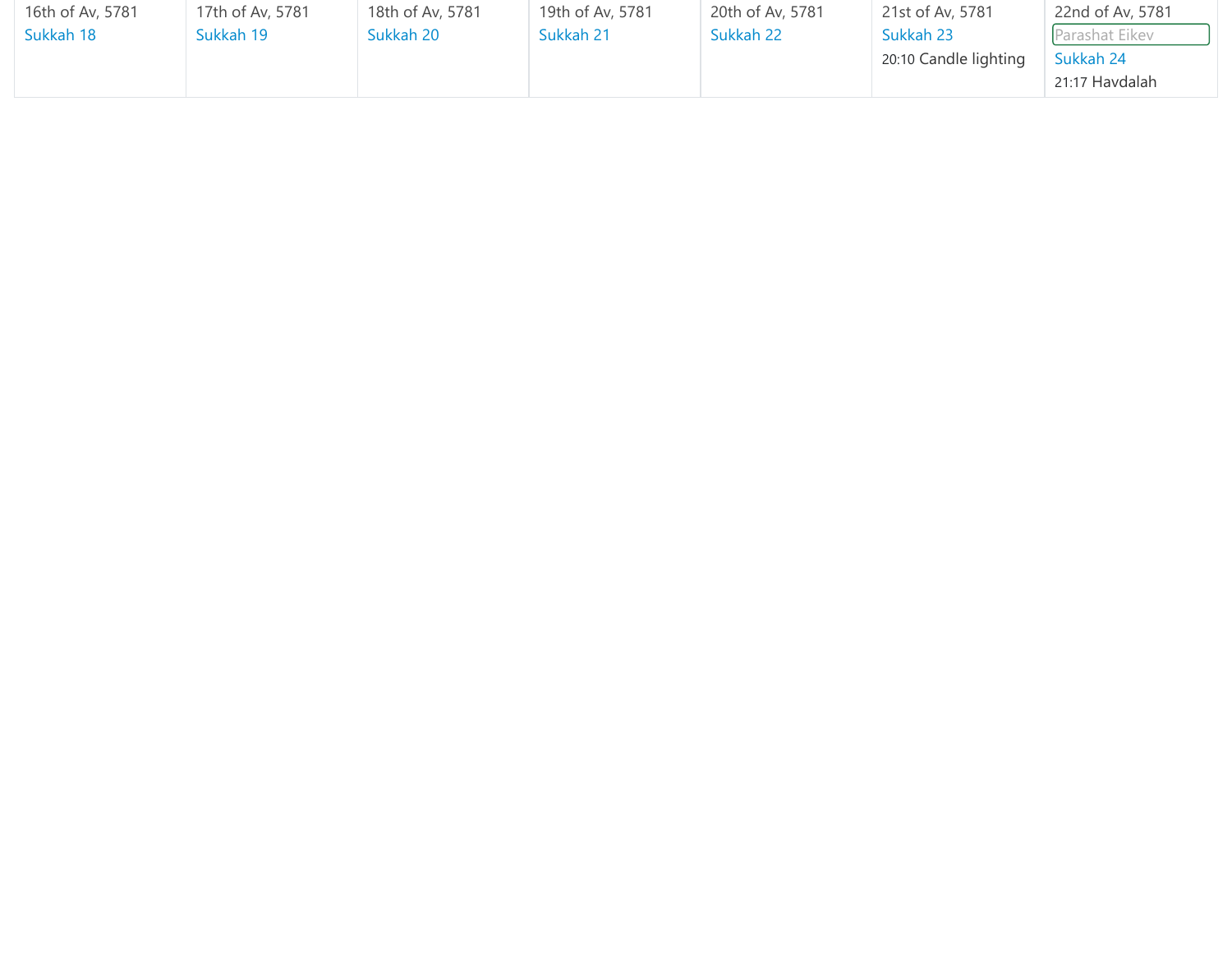## August 2021

| Sun                                                | <b>Mon</b>                                          | <b>Tue</b>                      | <b>Wed</b>                      | Thu                             | Fri                                                      | Sat                                                                                                    |
|----------------------------------------------------|-----------------------------------------------------|---------------------------------|---------------------------------|---------------------------------|----------------------------------------------------------|--------------------------------------------------------------------------------------------------------|
| $\mathbf{1}$                                       | $\overline{2}$                                      | $\overline{\mathbf{3}}$         | $\overline{\mathbf{4}}$         | 5                               | 6                                                        | $\overline{7}$                                                                                         |
| 23rd of Av, 5781<br>Sukkah 25                      | 24th of Av, 5781<br>Sukkah 26                       | 25th of Av, 5781<br>Sukkah 27   | 26th of Av, 5781<br>Sukkah 28   | 27th of Av, 5781<br>Sukkah 29   | 28th of Av, 5781<br>Sukkah 30<br>20:02 Candle lighting   | 29th of Av, 5781<br>Shabbat Mevarchim<br>Chodesh Elul<br>Parashat Re'eh<br>Sukkah 31<br>21:07 Havdalah |
| 8                                                  | 9                                                   | 10                              | 11                              | 12                              | 13                                                       | 14                                                                                                     |
| 30th of Av, 5781<br>Rosh Chodesh Elul<br>Sukkah 32 | 1st of Elul, 5781<br>Rosh Chodesh Elul<br>Sukkah 33 | 2nd of Elul, 5781<br>Sukkah 34  | 3rd of Elul, 5781<br>Sukkah 35  | 4th of Elul, 5781<br>Sukkah 36  | 5th of Elul, 5781<br>Sukkah 37<br>19:52 Candle lighting  | 6th of Elul, 5781<br>Parashat Shoftim<br>Sukkah 38<br>20:56 Havdalah                                   |
| 15                                                 | 16                                                  | 17                              | 18                              | 19                              | 20                                                       | 21                                                                                                     |
| 7th of Elul, 5781<br>Sukkah 39                     | 8th of Elul, 5781<br>Sukkah 40                      | 9th of Elul, 5781<br>Sukkah 41  | 10th of Elul, 5781<br>Sukkah 42 | 11th of Elul, 5781<br>Sukkah 43 | 12th of Elul, 5781<br>Sukkah 44<br>19:42 Candle lighting | 13th of Elul, 5781<br>Parashat Ki Teitzei<br>Sukkah 45<br>20:45 Havdalah                               |
| 22                                                 | 23                                                  | 24                              | 25                              | 26                              | 27                                                       | 28                                                                                                     |
| 14th of Elul, 5781<br>Sukkah 46                    | 15th of Elul, 5781<br>Sukkah 47                     | 16th of Elul, 5781<br>Sukkah 48 | 17th of Elul, 5781<br>Sukkah 49 | 18th of Elul, 5781<br>Sukkah 50 | 19th of Elul, 5781<br>Sukkah 51<br>19:31 Candle lighting | 20th of Elul, 5781<br>Leil Selichot<br>Parashat Ki Tavo<br>Sukkah 52<br>20:33 Havdalah                 |
| 29                                                 | 30                                                  | 31                              |                                 |                                 |                                                          |                                                                                                        |
| 21st of Elul, 5781<br>Sukkah 53                    | 22nd of Elul, 5781<br>Sukkah 54                     | 23rd of Elul, 5781<br>Sukkah 55 |                                 |                                 |                                                          |                                                                                                        |